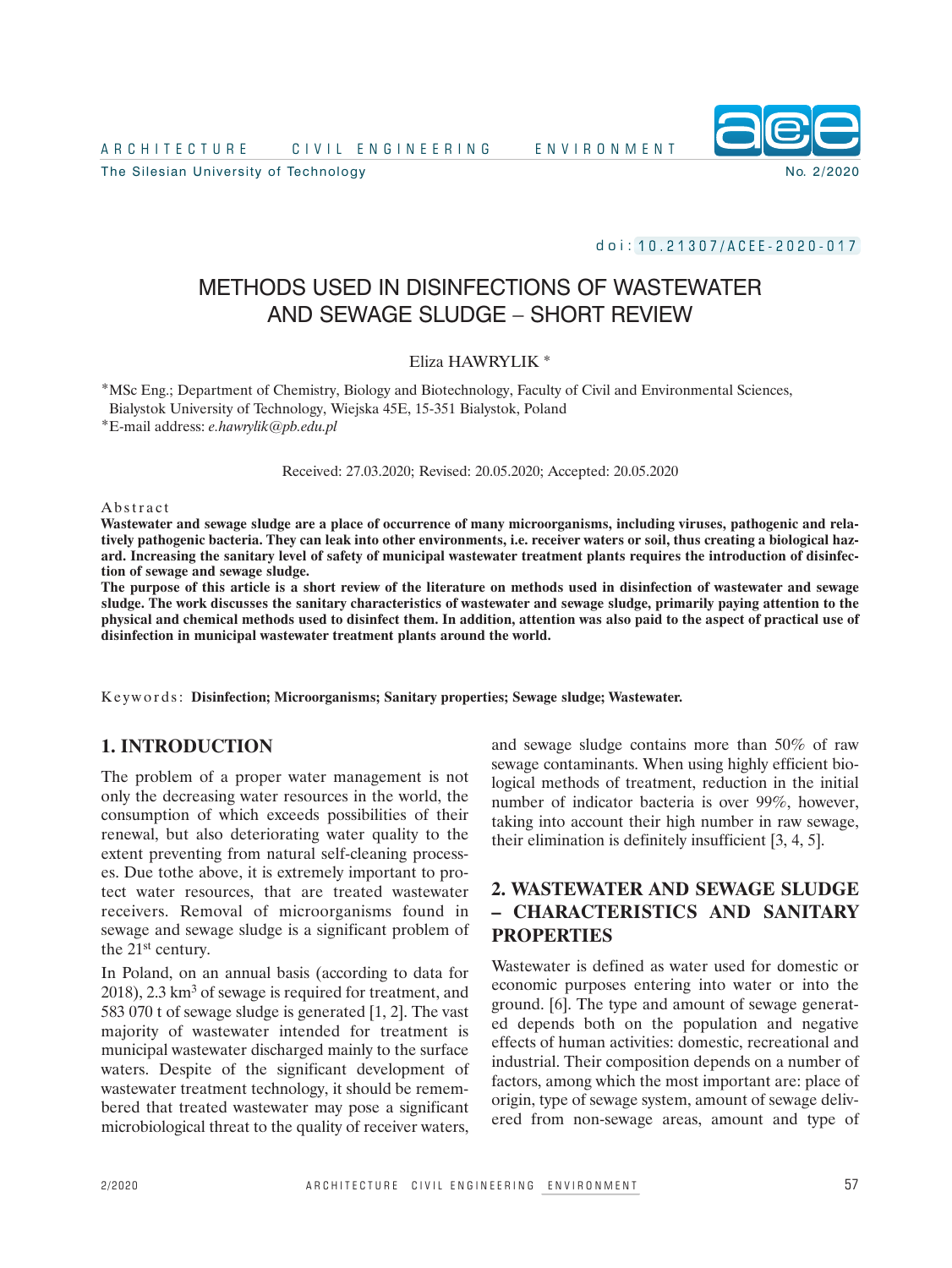industrial, raw or partially pre-treated wastewater, as well as the amount of infiltration or exfiltration caused by leaks in the sewage network [4, 7]. All these factors affect the patterns of discharge as well as chemical and biological state of raw wastewater that will be treated.

Wastewater, as it is commonly known, is a place of many microorganisms occurrence, including viruses and pathogenic bacteria. Their number is subject to significant changes over time, and depends primarily on the composition of raw sewage flowing into the treatment plant [8]. Household sewage is a large percentage in raw municipal sewage – their microbiological composition is therefore determined by human intestinal microbiome populations. The number of pathogenic bacteria in sewage, which is a minority of the total number of bacteria, depends on the number of patients in a given population and the amount of sewage they produce. However, the vast majority of sewage microflora are viruses. The number of viral particles can be up to five times greater than the number of bacterial cells [9]. Among the microflora of sewage, protozoa are the least numerous [10].

Hospital wastewater is a special type of wastewater. Their composition depends on two the most important factors: size of the hospital unit (number of beds, number and type of departments operating within its structure) and the number and type of general services provided by a given unit (kitchen, laundry, diagnostic, microbiological laboratories, etc.) [11, 12]. Physicochemical characteristics of hospital wastewater, in terms of basic parameters, is similar to that of municipal wastewater. In addition to basic parameters, they are characterized by the content of a number of various chemical substances potentially harmful to the environment, among others, disinfectants, detergents, substances from analytical and radiological laboratories and, above all, pharmaceutical products [13]. In hospital wastewater, there is an increased, compared to typical municipal wastewater, number of clinically important microbes, i.e. drugresistant and pathogenic bacteria. In addition to bacterial strains, they can also contain parasite eggs and numerous viruses, including HIV and hepatotropic viruses that cause hepatitis [14].

Sewage sludge is an inseparable product resulting from the wastewater treatment process. It is estimated that the volume of generated sludge accounts for about 2% of treated wastewater, and they also contain more than half of the total load of pollutants entering the wastewater treatment plant [15, 16]. Sanitary properties of sewage sludge are recognized less than their chemical properties. Sewage sludge is undoubtedly an environment conducive to the development of microorganisms. This is home to bacteria, fungi, viruses, protozoa and parasitic worms. Bacteria are the most common group of microbial sewage sludge contaminants, and the most frequently marked include: *Escherichia coli, Salmonella sp., Shigiella sp., Pseudomonas aeruginosa, Bacillus anthriacis, Clostridium perfingens, Vibro cholera, Listeria monocytogenes, Proteus vulgaris, Streptococcus faecialis.* However, the highest significance is attached to the occurrence of Salmonella, which is the basic indicator of sewage sludge quality [17]. Table 1 shows the number of microorganisms in 1 g wet mass of raw sewage sludge.

| Table 1.                                                  |
|-----------------------------------------------------------|
| Number of microorganisms in 1 g of wet mass of raw sewage |
| sludge $[18]$                                             |

| Organism       | Type/Genus           | Number in 1 g<br>wet mass of sediment |  |  |  |
|----------------|----------------------|---------------------------------------|--|--|--|
| Bacteria       | E. coli              | 10 <sup>6</sup>                       |  |  |  |
|                | Salmonella           | $10^2 - 10^3$                         |  |  |  |
| <b>Viruses</b> | <i>Enteroviruses</i> | $10^2 - 10^4$<br>$10^2 - 10^3$        |  |  |  |
| Protozoa       | Giardia              |                                       |  |  |  |
|                | <i>Ascaris</i>       | $10^2 - 10^3$                         |  |  |  |
| Helminths      | Toxocara             | $10 - 10^2$                           |  |  |  |
|                | <b>Taenia</b>        | 5                                     |  |  |  |

Sewage and sewage sludge allow microbes to enter other environments – soil or receiver waters, causing biological hazards of varying degrees of severity [15, 19].

According to the United States Environmental Protection Agency (US EPA), the average bacterial survival in soil, or on plant surfaces, ranges from a month to two months, and their maximum life is 1 year [20]. Therefore, increasing the level of sanitary safety of municipal sewage treatment plants requires widespread disinfection of sewage and sewage sludge.

# **3. METHODS USED IN DISINFECTION OF WASTEWATER AND SEWAGE SLUDGE**

Disinfection of wastewater or sewage sludge hygienization, is any intentional process of destroying microorganisms, in particular pathogenic, by physical and chemical or biological methods. Unlike sterilization, disinfection does not ensure complete inactivation of all live forms of microorganisms. In mechani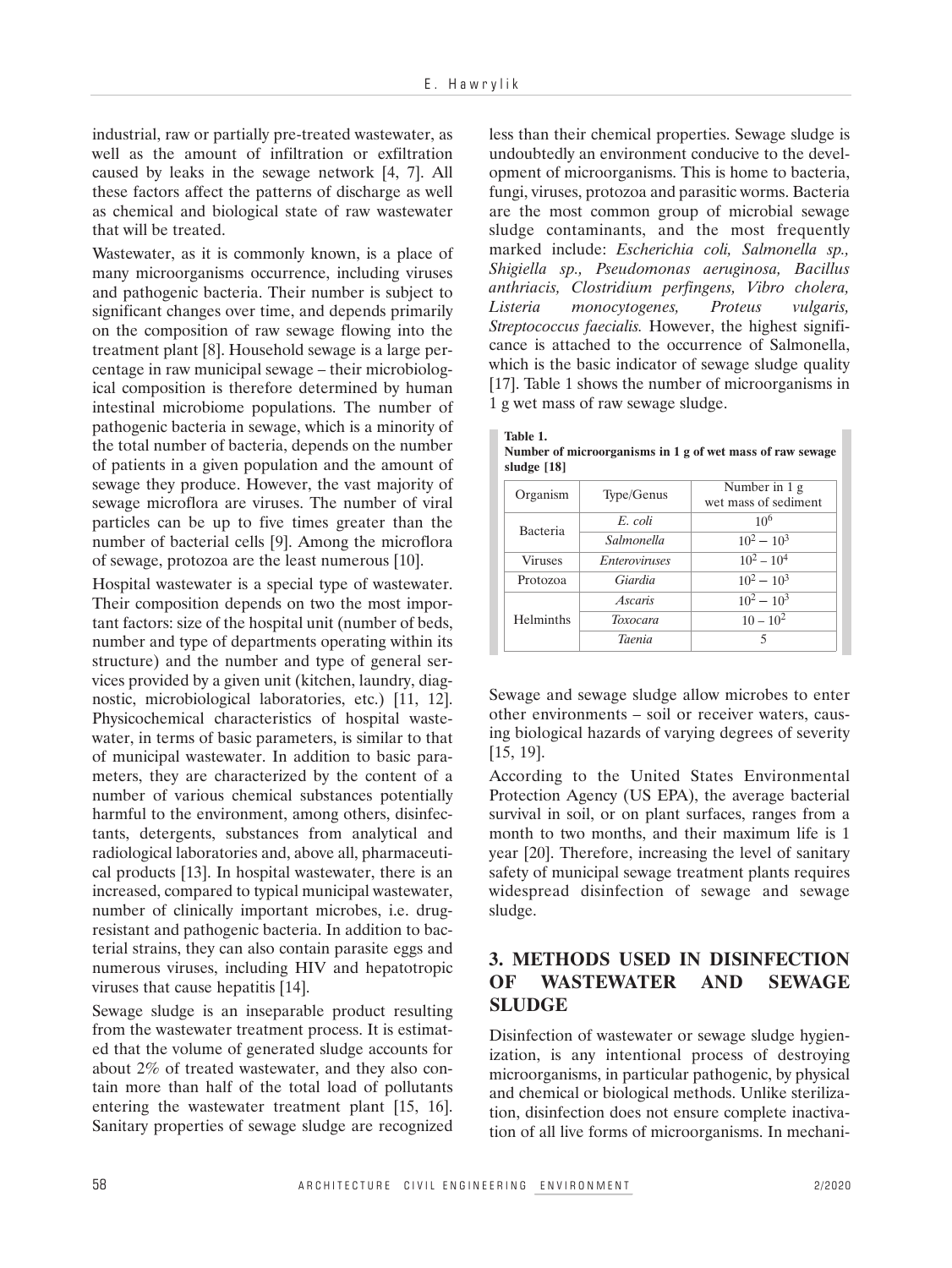cal-biological sewage treatment plants, the following are of basic importance in the removal of microorganisms: sorption on suspended particles, predation by higher organisms and dying caused by competition for food or adverse environmental conditions [21]. At the stage of mechanical wastewater treatment, sorption is the dominant factor. Microorganisms adsorbed on the surface of the suspension particles are removed in the sedimentation process in the primary settling tank, where the effectiveness of this process ranges from 25 to 75%. Bacterial spores, protozoan cysts/oocysts and coliform bacteria are removed to the smallest degree [22, 23]. Table 2 presents the percentage reduction in the number of bacteria contained in wastewater after sedimentation process in the primary settling tank.

**Table 2.**

|  |                                         | Bacteria removal from wastewater in sedimentation process |  |
|--|-----------------------------------------|-----------------------------------------------------------|--|
|  | in the primary settling tank $[21, 24]$ |                                                           |  |

| <b>Type/Genius</b>            | <b>Reduction</b><br>[%] | <b>Source</b>                       |  |  |
|-------------------------------|-------------------------|-------------------------------------|--|--|
| Coliforms                     | 10                      | <b>Bitton</b> [2011]                |  |  |
| Faecal coliforms              | 35                      | Bitton [2011]                       |  |  |
| Escherichia coli              | 15                      | Olańczuk-Neyman and<br>Quant [2015] |  |  |
| Mycobacterium<br>tuberculosis | 50                      | Olańczuk-Neyman and<br>Quant [2015] |  |  |
| Salmonella spp.               | 15                      | Olańczuk-Neyman and<br>Quant [2015] |  |  |
| Shigella spp.                 | 15                      | Olańczuk-Neyman and<br>Quant [2015] |  |  |
| Clostridium perfingens        | 60                      | Bitton [2011]                       |  |  |

In the biological stage of the wastewater treatment process, protozoa and higher organisms found in activated sludge play an important role in regulating the number of bacteria. As a result of predation, the number of slow-flowing bacteria present in the stream of treated wastewater decreases, which results in the elimination of faecal bacteria. In addition to predation, sorption on activated sludge flocs also plays an important role. Two basic mechanisms are responsible for the elimination of viruses: phage sorption on activated sludge flocs and viral erosion by activated sludge microorganisms. Generally, in biological wastewater treatment processes, the efficiency of removing the microorganisms is higher than at the mechanical stage, ranging from 90 to 98%. At the same time, it should be remembered that traditional methods of wastewater treatment do not significantly reduce the number and viability of protozoan cysts and oocysts [25, 26].

Currently, in water and rather wastewater technolo-

gy, disinfection is one of the basic barriers preventing and limiting the spread of microorganisms causing diseases of aquatic origin, which aims at protecting a public health and reduce the risk of illness among people. Currently available methods of disinfection of sewage and sewage sludge differ in terms of effectiveness and reliability, investment and operating costs as well as undesirable effects of the application of disinfectants, therefore, when performing the method selection, a thorough analysis is necessary [21]. It should also not be forgotten that the effective reduction of the microorganisms number in sewage and sewage sludge subjected to various disinfection methods depends to a large extent on the quality of the sewage subjected to the process.

E

N V I R O N M E N T

NVIRONMENT

e

Table 3 presents the division of the methods described in this paper, including the application for disinfection of sewage and sewage sludge.

| Table 3.      |  |                                                         |  |  |
|---------------|--|---------------------------------------------------------|--|--|
|               |  | Selected methods used in disinfection of wastewater and |  |  |
| sewage sludge |  |                                                         |  |  |

| Methods used in disinfection | wastewater | <b>Disinfection of Disinfection of</b><br>sewage sludge |
|------------------------------|------------|---------------------------------------------------------|
| Chlorination                 | $^{+}$     | $\overline{+}$                                          |
| Ozonation                    | $^{+}$     | $^{+}$                                                  |
| Performic acid (PFA)         | ÷          |                                                         |
| Peracetic acid (PAA)         | $\pm$      | $^{+}$                                                  |
| Pasteurization               | $^{+}$     | $^{+}$                                                  |
| <b>UV</b> radiation          | $^{+}$     | $^{+}$                                                  |
| Membrane methods             | $^{+}$     |                                                         |
| <b>Ultrasounds</b>           | $^+$       | $^+$                                                    |

### **3.1. Chemical disinfection methods**

### *Chlorination*

The use of chlorine is the cheapest and the most common disinfection method. The effect mainly depends on the composition of sewage, chlorine dose, pH, temperature, contact time, type and number of microorganisms. As the reaction progresses, the pH increases, the sewage temperature decreases, the dose and contact time decrease, the disinfection effects decrease [27]. At pH values below 5.0, chlorine compounds remain in the dissociated form, and they dissociate when the pH increases significantly. The ions formed are a much weaker disinfectant than undissociated forms [21].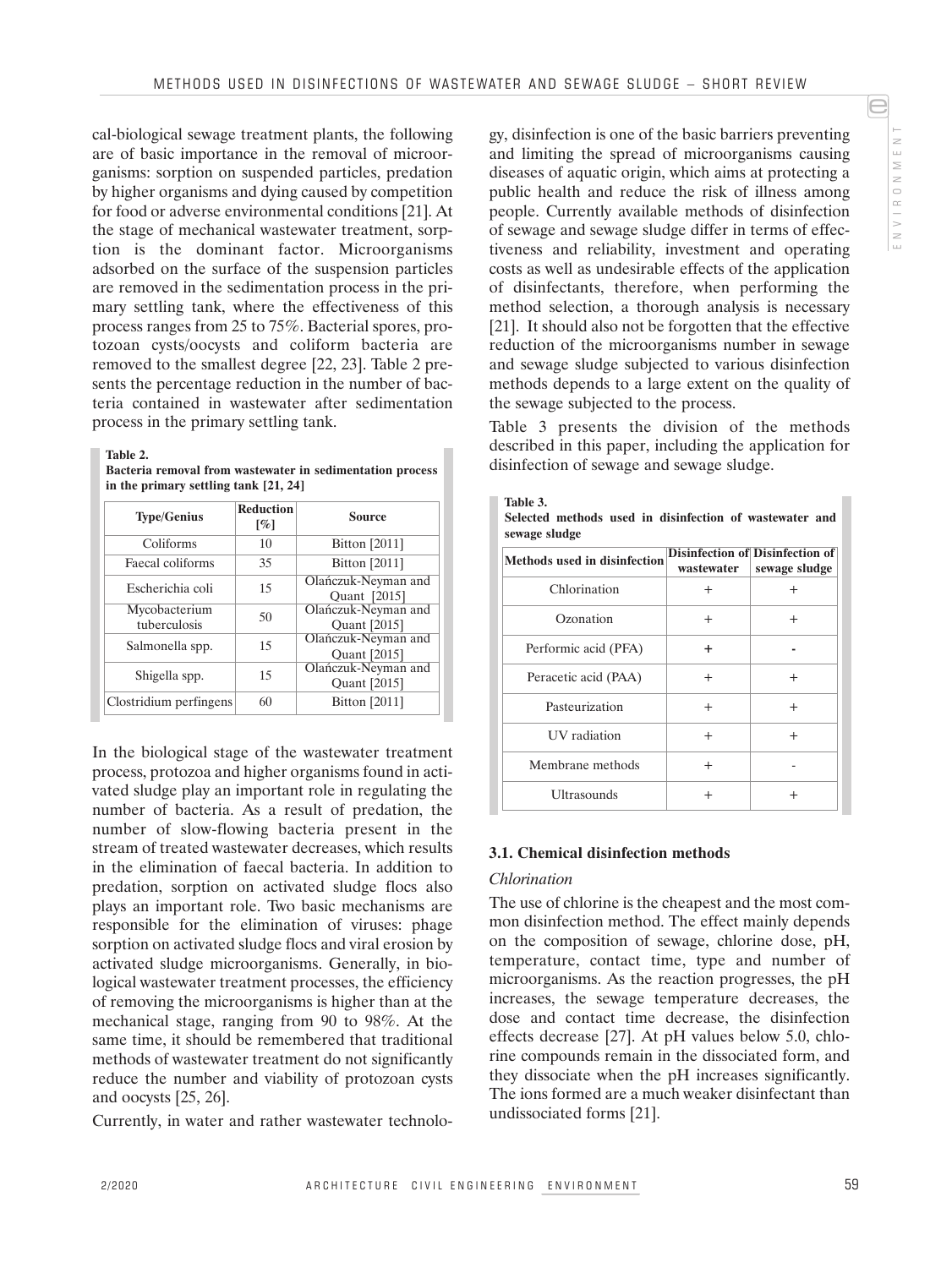For disinfection of sewage and sewage sludge, the most commonly used are: chlorinated lime, calcium hypochlorite  $(Ca(CIO)_2 \times 4H_2O)$ , sodium hypochlorite (NaClO x  $5H<sub>2</sub>O$ ), chlorine (as chlorinated water) and chlorine dioxide. All forms of chlorine are very corrosive and toxic and, if not handled properly, can be very dangerous [21, 27].

Typical concentrations of chlorine gas used to disinfect the outflow from a municipal sewage treatment plant range from 5 to 20 mg/dm3 at 30–60 min. contact time (the condition is low suspension content) [21].

Chlorinated lime and calcium hypochlorite are usually used in small sewage treatment plants and for disinfection of screenings, sand from sludge, in particular raw sludge [28]. The most effective chlorine inactivates bacteria. Viruses, bacterial spores, cysts and protozoa oocysts (*Cryptosporidium parvum, Giardia lamblia, Entameba histolytica*) and helmint eggs are more resistant to chlorine than bacteria [29]. Chlorination of sewage and sewage sludge requires prior treatment and knowledge of their detailed characteristics. As indicated by Ji et al. [30], free chlorine effectively inactivates gastroenteritis viruses.

Chlorine doses intended for disinfection of municipal sewage are usually not they destroy spore forms of bacteria and parasitic worm eggs. The stimulating effect of chlorine on egg development up to the invasive stage is sometimes observed. Chlorine disinfection is currently the most commonly used disinfection method emergency. Due to the formation of organochlorine compounds, continuous disinfection of municipal wastewater with chlorine compounds should not be used [27].

### *Ozonation*

Ozone with 2.07 V oxidizing potential (at pH 7) is one of the strongest oxidants used in wastewater treatment. Ozone destroys bacteria much more effectively than chlorine [21]. It is an effective microbicide that destroys all microorganisms potentially found in wastewater, including viruses as well as protozoan cysts and oocysts. The process of microorganisms inactivation occurs rapidly even at low ozone concentrations (e.g. 13 mg/dm<sup>3</sup>), at residual concentrations  $(1 \text{ mg/dm}^3)$  of chlorination-resistant microorganisms, e.g. protozoan cysts *Cryptosporidium* and *Giardia* [31]. The effectiveness of the ozonation process depends on the susceptibility of organisms, contact time and ozone concentration [32]. The ozonation process is short (10–30 minutes), and ozone doses for

biologically treated sewage are in the range from 15 to 30 mg/dm<sup>3</sup> [33]. Although ozonation is a recommended method for technological reasons, it is associated with high economic costs, which limits its use. Ozone treatment is a unique method of disintegration of sewage sludge, due to the lack of formation of by-products.

### *Performic acid and peracetic acid*

Performic acid (PFA) is the strongest oxidant used for disinfection with an oxidizing potential of 2.70 V. Its effectiveness has been confirmed in the inactivation of pathogenic microorganisms, including viruses and bacterial spores. The highest PFA activity is shown at the pH close to 7.0 (at higher pH values, the PFA activity decreases), also a decrease in temperature decreases its activity [34]. PFA does not generate by-products and does not increase the biological or chemical oxygen demand, disinfects quickly and then decomposes into carbon dioxide and water [35]. Despite the low durability of performic acid, PFA is used in wastewater disinfection. Disinfection of outflows after the first treatment stage with PFA at a dose of 6 mg/dm3 at 45 min. contact causes complete removal of faecal coliforms [21, 35, 36, 37].

Peracetic acid (PAA) is considered an effective disinfectant to fight bacteria, viruses, fungi and spores, which has a stronger oxidizing potential than chlorine and chlorine dioxide. Apart from high efficiency of bacterial and virus neutralization as well as low level of by-product formation, the advantages of PAA include the lack of influence of the pH value on the process efficiency and short contact time required. The use of PAA at a concentration not exceeding 1 mg/dm3 does not contribute to the formation of mutagenic products in wastewater. The product of peracetic acid decomposition is acetic acid, which is an easily biodegradable compound. This feature causes danger of secondary microbial growth in wastewater without residual peracetic acid. PAA can be used to disinfect all types of wastewater, also in the presence of organic matter, but the disinfection efficiency is clearly weaker in the case of outflows after the first treatment stage [21, 38, 39]. A serious limitation of the use of PAA in wastewater disinfection is its high cost.

The use of PAA in the hygienization of sewage sludge reduces the viable fraction of all bacteria within 12 hours after application, including vegetative forms capable of forming spores [48].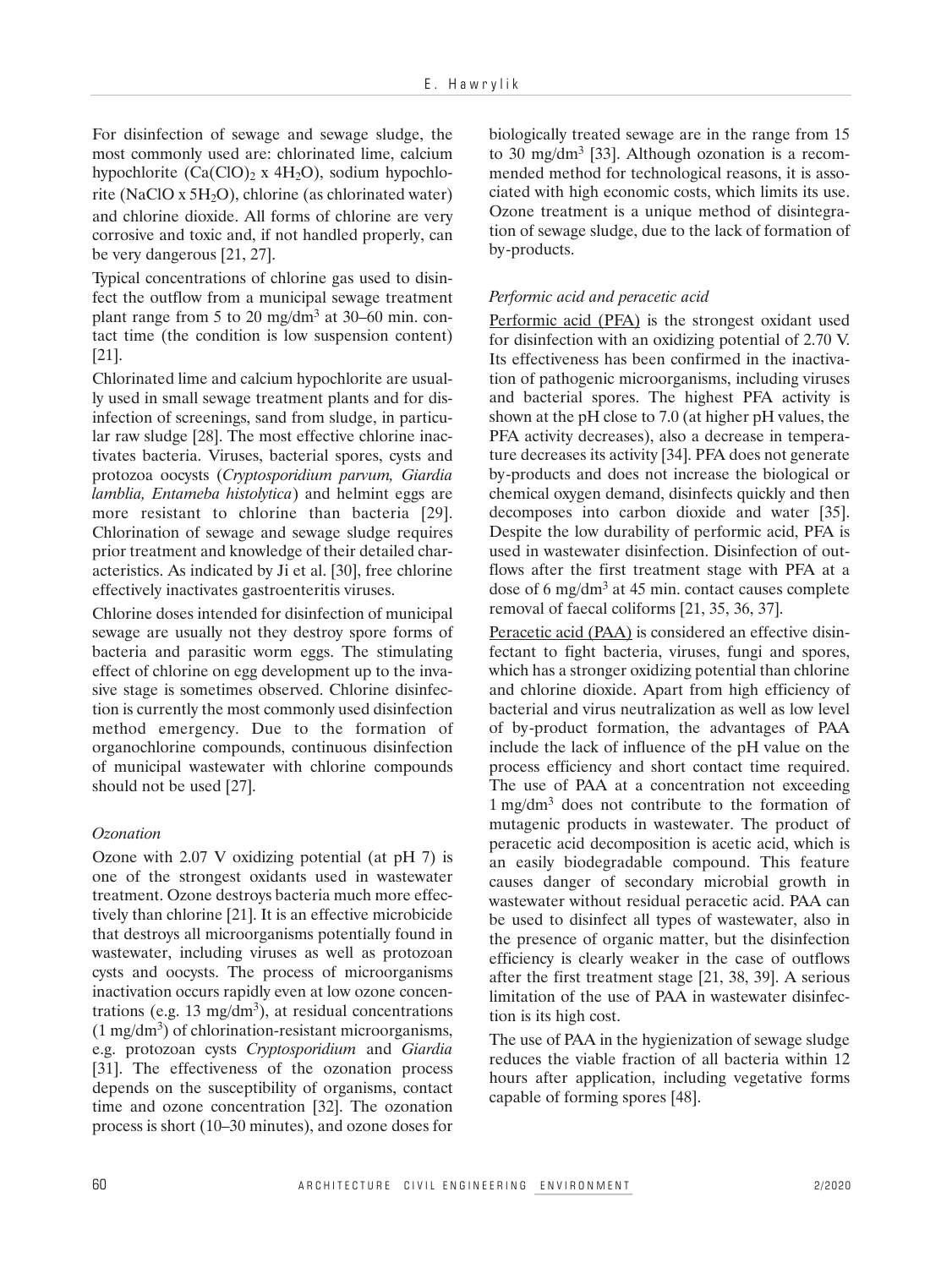# NVIRONMENT N V I R O N M E N T

e

# **3.2. Physical disinfection methods**

### *Pasteurization*

Pasteurisation is a process of thermal decontamination of wastewater or sewage sludge (digestate, less often raw) at temperatures from 65 to 90°C, for 5 to 30 minutes. During classical pasteurization, the vegetative forms of microorganisms are destroyed and the spore forms and bacterial spores die only at temperatures above 100°C. At least two separate rounds of pasteurization are needed to eliminate endospores, an expensive procedure. Pasteurization is commonly used for disinfection of treated sewage, while in the case of sewage, it is economically justified in locations where sewage sludge management allows for highly efficient use of biogas from sludge fermentation [28, 40, 48].

### *UV radiation*

UV disinfection involves the production of radiation of an appropriate wavelength and transmission capacity to microorganisms; its effectiveness depends therefore on the properties of radiation emitting devices as well as conditions prevailing in the disinfected environment. The least resistant to UV radiation are bacteria and viruses, slightly more yeast, and most moulds. Spore forms are more resistant than vegetative forms. UV-C radiation with a wavelength of approx. 254 nm shows the highest disinfecting efficiency against microorganisms [21]. The basic mechanism of bactericidal action of UV rays is associated mainly with changes induced in nucleic acids, mainly in DNA nucleotides. Disinfection with UV radiation is the best, proven, accepted and ecological method of wastewater disinfection, giving high results in the case of well-treated sewage. The presence of solid particles and suspended solids in the wastewater reduces the effectiveness of the UV disinfection process [28, 41].

### *Membrane methods*

Disinfection using membrane methods involves physical removal of microorganisms by means of broadly understood filtration. The membranes used constitute a physical barrier, on which particles of specific dimensions are separated from the flowing liquid. The separation takes place using pressure and specially designed porous semi-permeable membranes. Membrane filtration, especially ultrafiltration (with a pore size in the range from 0.001 to 0.1 µm) and microfiltration (with a pore size in the range of 0.2 to  $10 \mu m$ ) can be used to increase and improve the disinfection of water and biologically treated wastewater. The use of membrane techniques guarantees theoretically very high efficiency in relation to the number of removed microorganisms. Ultrafiltration acts as a barrier to viruses, bacteria and protozoa, microfiltration does not remove viruses [42, 43]. In addition to the diameter of membranes, process parameters, i.e. transmembrane pressure and turbidity of the feed, have significant impact on the removal of microorganisms. Membrane methods are completely non-reacting and require no additional installation, except for pumps, but high cost is their significant disadvantage [44].

### *Ultrasounds*

Ultrasounds, i.e. vibrations with a frequency of 20–100 kHz, are sound vibrations that interrupt the continuity of cellular shields. The effectiveness of ultrasound disinfection depends on the intensity, frequency, duration of ultrasound and the type and number of microorganisms destroyed. Nowadays, research is being conducted on the use of low and high frequency ultrasound in disinfection of sewage and sewage sludge on an increasing scale. They confirm the effectiveness of ultrasonic waves in destroying microorganisms [8, 16, 17, 45, 46].

# **4. SUMMARY AND CONCLUSIONS**

Disinfection can be carried out in many physical or chemical ways. Currently, there are also attempts to use alternative methods that are a combination of physical and chemical processes, or using advanced oxidation methods with high efficiency in neutralizing pathogens, such as PEROXONE (dosing into ozone-treated hydrogen peroxide) [47].

In operational practice, some countries have introduced partial disinfection of wastewater discharged from sewage treatment plants; in Germany – wastewater discharged into recreational areas is disinfected, in France – sewage discharges in protected areas, such as bathing areas and mollusc farming areas, and in Spain – wastewater for agricultural irrigation, fruit trees, sports fields and gardens [28]. The most stringent sewage disinfection law applies in the United States (California), where continuous disinfection is carried out. In Poland, however, disinfection of treated wastewater in properly operated municipal (mechanical-biological) sewage treatment plants, in general, is not carried out.

Disinfection of sewage and sewage sludge should be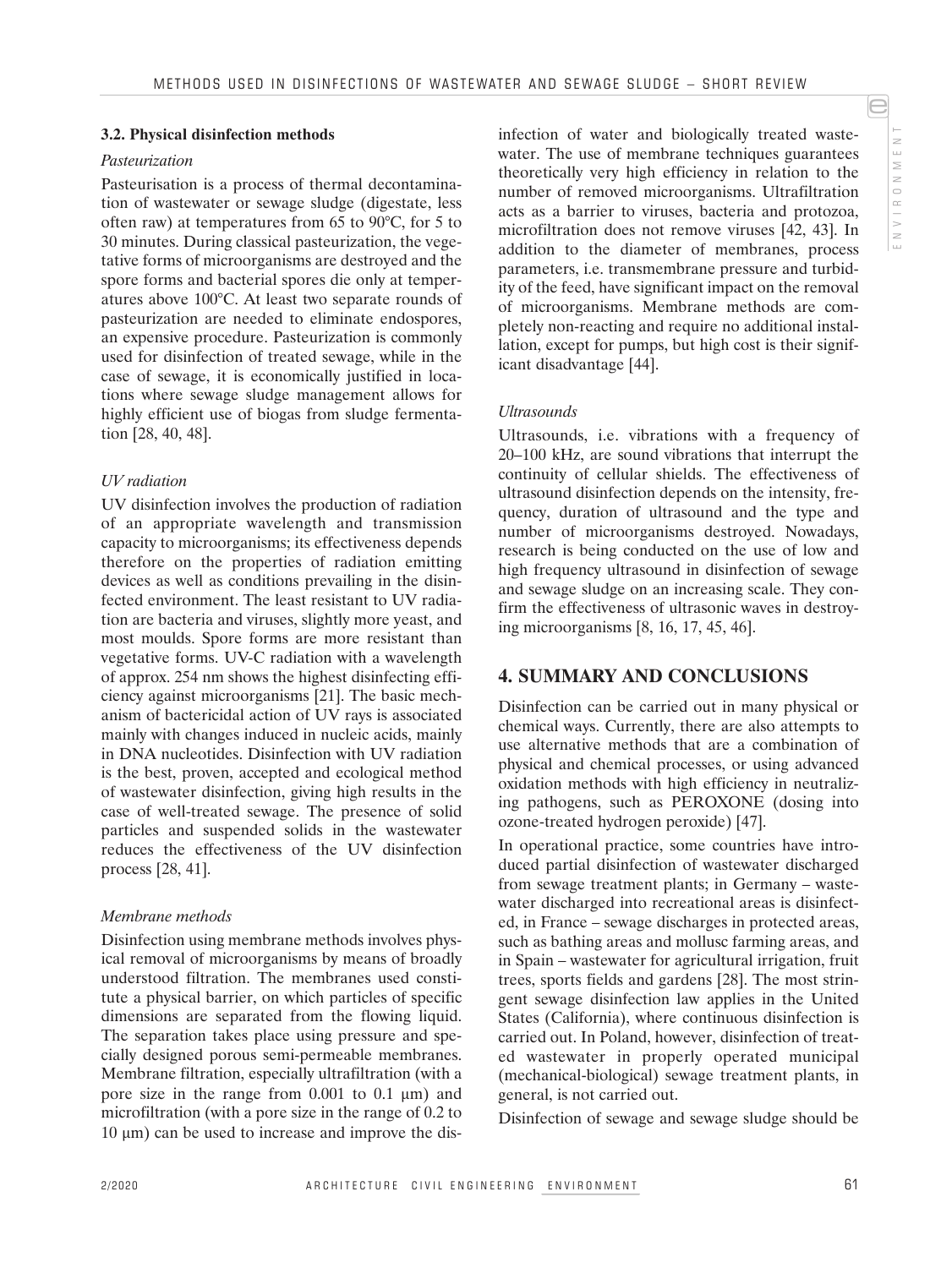considered as a necessary element in public health control. The protection of water resources requires increasing the efficiency of the wastewater treatment process, which is associated with obligatory introduction of disinfection as a barrier against the spread of waterborne diseases.

## **ACKNOWLEDGMENT**

This work was financially supported by research project number WI/WB-IIŚ/7/2020.

### **REFERENCES**

- [1] Statistics Poland (2019a) Environment 2019, Statistics Poland, Spatial and Environmental Surveys Department, Warsaw, Poland.
- [2] Statistics Poland (2019b) Local Data Bank (In Polish). https://bdl.stat.gov.pl [Date of access: 28.11.2019]
- [3] Cema G., Czersta B., Grabińska-Sota E., Kalka J., Miksh K., Sikora J., Surmacz-Górska J., Żabczyński S. (2012). Sewage Biotechnology. PWN Scientific Publishing House, Warsaw, Poland.
- [4] Bray R., Jankowska K., Kowal P., Kulbat E., Łuczkiewicz A., Olańczuk-Neyman K., Quant B. and Sokołowska A. (2015). Sewage disinfection. "Seidel-Przywecki" Sp. z o.o. Publishing House, Warsaw, Poland.
- [5] Hawrylik E. (2018a). Application of ultrasounds in sludge treatment processes. *Gaz, Woda i Technika Sanitarna, 5*(92), 187–189.
- [6] Act of 20 July 2017 Water Law (Polish Journal of Laws 2020, item 310).
- [7] Henze M., Comeau Y. (2008). Wastewater Characterization. In: Biological Wastewater Treatment: Principles Modelling and Design. Published by IWA Publishing, London, England.
- [8] Hawrylik E. (2019a). Ultrasonic Disintegration of Bacteria Contained in Treated Wastewater. *Journal of Ecological Engeenering, 20*(9), 171–176.
- [9] Wu Q., Liu W. T. (2009). Determination of virus abundance, diversity and distribution in a municipal wastewater treatment plant. *Water Research, 43*(4), 1101–1109.
- [10] Ye L., Zhang T. (2013). Bacterial communities in different sections of a municipal wastewater treatment plant revealed by 16S rDNA 454 pyrosequencing. *Applied Microbiology and Biotechnology, 97*(6), 2681–2690.
- [11] Altin A., Altin S., Degirmenci M. (2003). Characteristics and treatability of hospital (medical) wastewaters. *Fresenius Environmental Bulletin, 12*(9), 1098–1108.
- [12] Boillot C., Bazi C., Tissot-Guerra F., Drogue J., Perrauu M., Cetr J. C., Trep D. (2008). Daily physicochemical, microbiological and ecotoxicological fluctuations of a hospital effuent acording to technical and care activities. *Science of the Total Environment*, 403, 113–129.
- [13] Schuster A., Hadrick C., Kummerer K. (2008). Flow of active pharmaceuticals ingredients originating from health care practices on a local, regional and nationwide level in Germany – is hospital effluent treatment an effective approach for risk reduction? *Water, Air, & Soil Pollution*, 8, 457–471.
- [14] Sadowy E., Luczkiewicz A. (2014). Drug-resistant and hospital-associated Enterococcus feacium from wastewater, riverine estuary and anthropogenically impacted marine catchment basin. *BMC Microbiology*, 14, 14–66.
- [15] Butarewicz A. (2016). Application of ultrasounds for the disintegration of microorganisms in sewage and sewage sludge. Publishing House of the Białystok University of Technology, Bialystok, Poland.
- [16] Hawrylik E., Zaręba K., Butarewicz A. (2017). Influence of ultrasounds on the survival of microorganisms present in sewage sludge. In: *Environmental Engineering – Young Eye, Sewage and sewage sludge*, 31, 111–123.
- [17] Hawrylik E. (2019b). The use of ultrasounds in improving the sanitary quality of sewage sludge. In: *Series of monographs, Innovations-Sustainability, Modernity, Opennes, Water*, 38, 9–18.
- [18] Davis R.D., Carrington E.G., Gendebien A., Aitken M.N., Fenlon D., Svoboda I. (2013). A users' guide to research on apllication of organic waste to land. Report SR 4624/3.
- [19] Butarewicz A. 2013. Pathogenic organisms in sewage sludge – their detection and neutralization. Publishing House of the Białystok University of Technology, Bialystok, Poland.
- [20] U.S. Environmental Protection Agency (2003). Environmental Regulations and Technology: Control of Pathogens and Vector Attraction in Sewage Sludge, Epa/625/R-92/013, Revised edition. U.S. EPA, Washington, D.C.
- [21] Olańczuk-Neyman K., Quant B. (2015). Sewage disinfection. Seidel-Przywecki Sp. z o.o Publishing House, Warsaw, Poland.
- [22] Li D., Craik S. A., Smith D. W., Belosevic M. (2009). The assessment of particle association and UV disinfection of wastewater using indigenous spore-forming bacteria. *Water Research*, 43, 481–489.
- [23] Camarillo M. K., Loge F. J., Darby J. L. (2010). Model to Quantify Removal and Inactivation of Microorganisms Occluded in Effluent Wastewater Particles Using Filtration and Disinfection Systems. *Journal of Environmental Engineering, 136*(10), 1153–1160.